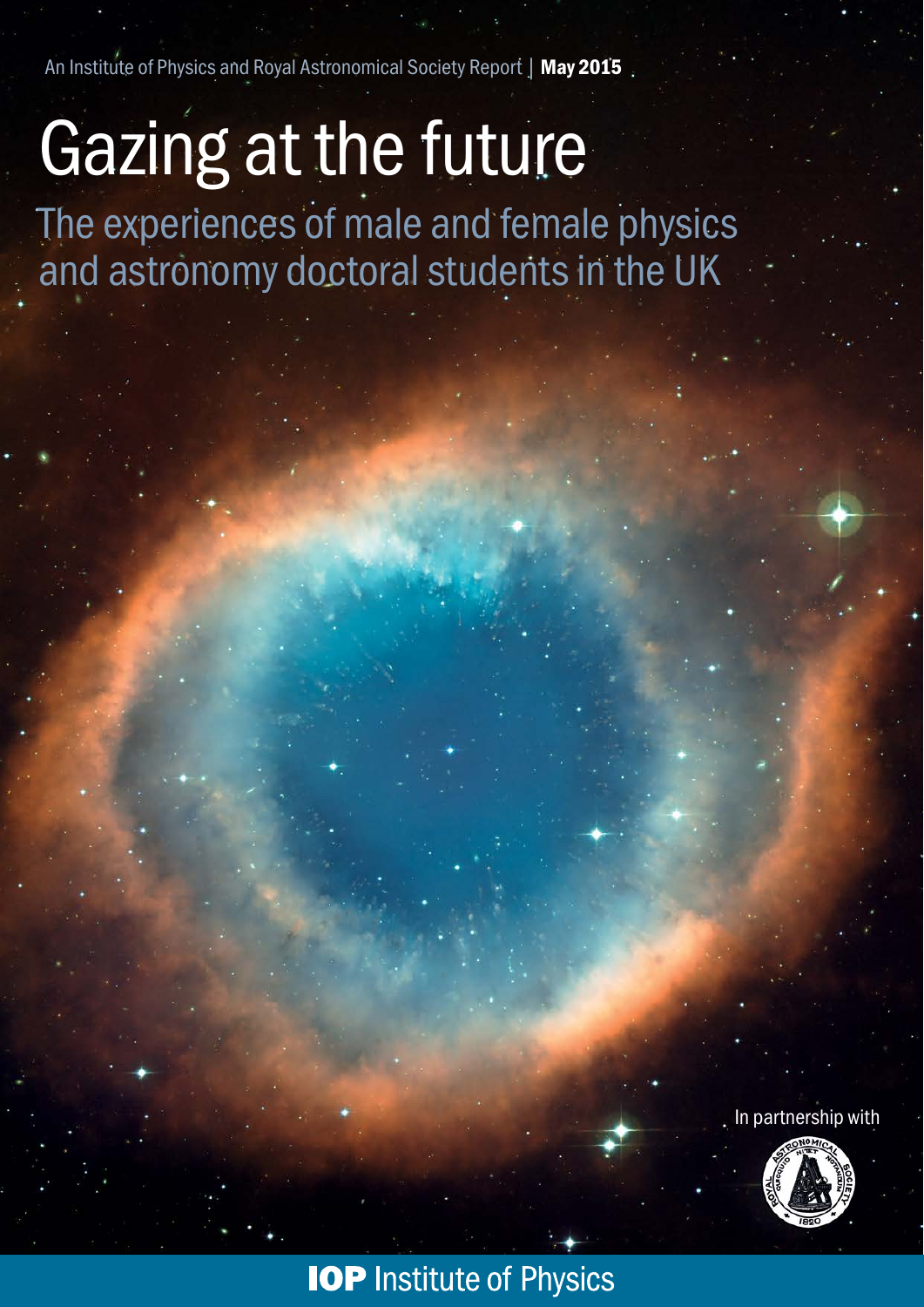The **Institute of Physics** is a leading scientific society. We are a charitable organisation with a worldwide membership of more than 50,000, working together to advance physics education, research and application.

### The Royal Astronomical Society,

founded in 1820, encourages and promotes the study of astronomy, solar-system science, geophysics and closely related branches of science.

#### Cover image: Helix Nebula

Colour-composite image of the Helix Nebula (NGC 7293) created from images obtained using the Wide Field Imager, an astronomical camera attached to the 2.2-metre Max-Planck Society/ESO telescope at the La Silla observatory in Chile. *(ESO)*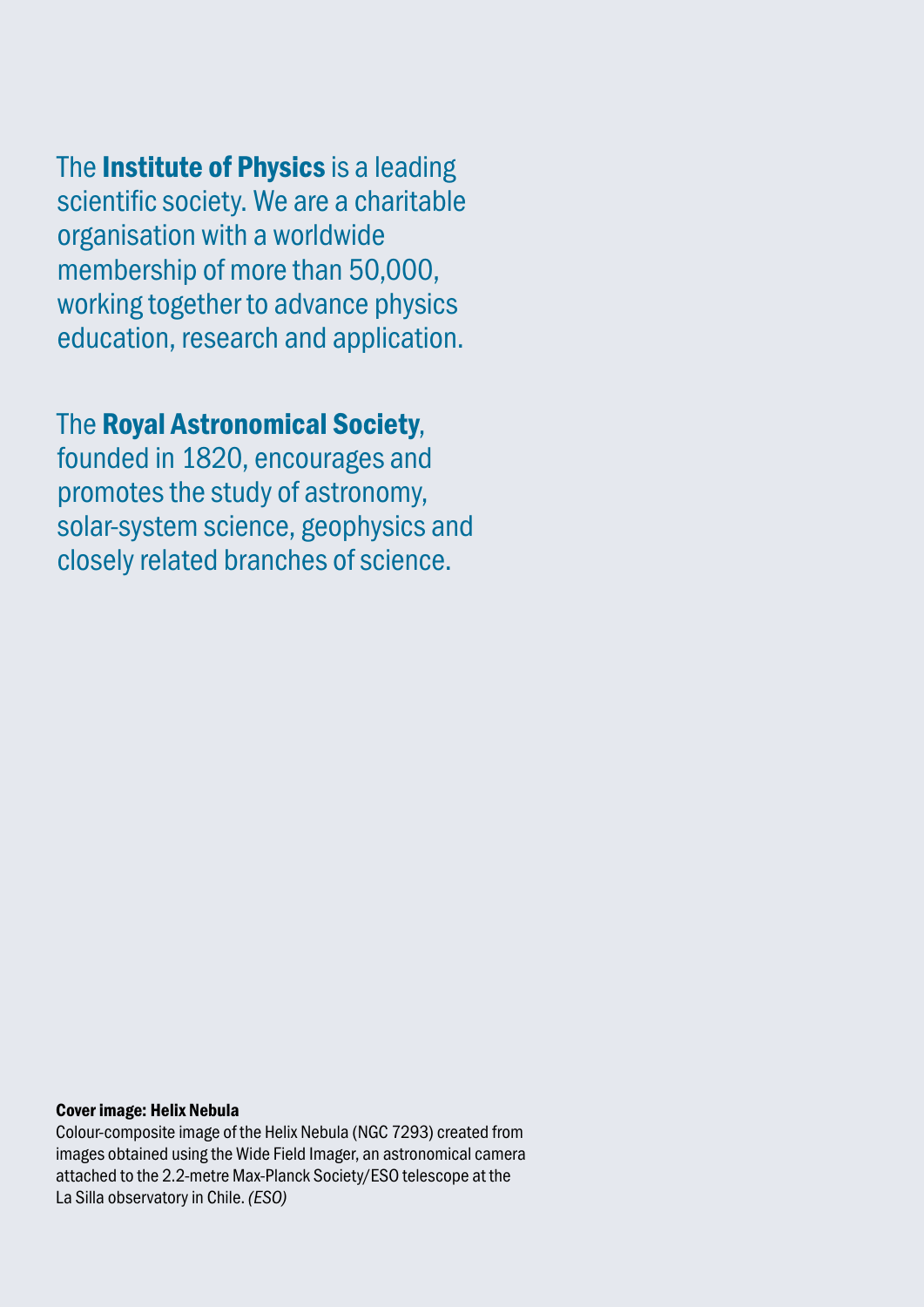

# Introduction

This summary report is part of a wider project initiated by the Institute of Physics (IOP) in collaboration with the Royal Astronomical Society (RAS) to look at the overall experience of physics and astronomy doctoral students in the UK $^{\rm 1}.$ 

There are around 4000 doctoral students studying physics or astronomy in the  $UK<sup>2</sup>$ . As well as their research, doctoral students provide a vital source of talent for a huge range of complex industries. Meanwhile, a doctorate remains the primary route into academic and research careers in the UK. The average salary of doctoral students from physical sciences 7–9 years from graduation is £40,000 according to RCUK $^3$  and, as such, a doctorate in physics or astronomy remains a route towards a well-paid and productive career.

The underrepresentation of women in physics and astronomy is an ongoing concern and although there are proportionally more women studying towards doctorates than those studying at undergraduate level, women still only make up 25% of doctoral students<sup>4</sup>. The gender imbalance in science potentially holds back a significant cohort from using their talent and potential in physics, both in academia and industry. The reasons for the under-representation of girls and women in physics and astronomy are being explored and tackled at all levels. But women's experiences of doctoral study in physics and astronomy has been the subject of less focus until now.

The findings presented here are derived from a survey conducted by Oxford Research and Policy between March and May 2014, and completed by 995 physics and astronomy doctoral students at UK institutions<sup>5</sup>. Of those who responded, 70% were male and 30% were female $^6$ . The survey had two primary aims: firstly, to better understand the effects on student experience of the changing landscape of PhD provision in the UK with the recent introduction of Centres for Doctoral Training (CDTs); and secondly, to investigate any differences in the experiences of doctoral students from under-represented groups.

This briefing considers findings on the latter aim, providing a snapshot of the differing experiences of male and female physics and astronomy doctoral students in the UK. It includes a set of recommendations that draw on these findings targeted at physics and astronomy departments, funders and professional societies.

 $1$  We use the term "doctoral students" to refer to all students conducting doctoral study, including those registered on DPhil courses  $2$  HFSA statistics

<sup>3</sup> *[The Impact of a Doctoral](www.rcuk.ac.uk/RCUK-prod/assets/documents/skills/timodc_sb_psaedg.pdf)  [Researcher: Physical Science and](www.rcuk.ac.uk/RCUK-prod/assets/documents/skills/timodc_sb_psaedg.pdf)  [Engineering Doctoral Graduate](www.rcuk.ac.uk/RCUK-prod/assets/documents/skills/timodc_sb_psaedg.pdf)* [\(2014\), a RCUK report,](www.rcuk.ac.uk/RCUK-prod/assets/documents/skills/timodc_sb_psaedg.pdf) www. [rcuk.ac.uk/RCUK-prod/assets/](www.rcuk.ac.uk/RCUK-prod/assets/documents/skills/timodc_sb_psaedg.pdf) [documents/skills/timodc\\_sb\\_](www.rcuk.ac.uk/RCUK-prod/assets/documents/skills/timodc_sb_psaedg.pdf) [psaedg.pdf](www.rcuk.ac.uk/RCUK-prod/assets/documents/skills/timodc_sb_psaedg.pdf)

<sup>4</sup> *[Physics Students in UK Higher](www.iop.org/publications/iop/2012/file_54949.pdf)  [Education Institutions](www.iop.org/publications/iop/2012/file_54949.pdf)* (2012), [an IOP report,](www.iop.org/publications/iop/2012/file_54949.pdf) www.iop.org/ [publications/iop/2012/](www.iop.org/publications/iop/2012/file_54949.pdf) [file\\_54949.pdf](www.iop.org/publications/iop/2012/file_54949.pdf)

<sup>5</sup> *[Survey of Physics and Astronomy](www.iop.org/publications/iop/2015/file_65623.pdf)  [Doctoral Research Students'](www.iop.org/publications/iop/2015/file_65623.pdf)  [Experiences and Career Intentions](www.iop.org/publications/iop/2015/file_65623.pdf)*  [\(2015\), an IOP report,](www.iop.org/publications/iop/2015/file_65623.pdf) www.iop. [org/publications/iop/2015/](www.iop.org/publications/iop/2015/file_65623.pdf) [file\\_65623.pdf](www.iop.org/publications/iop/2015/file_65623.pdf)

 $6$  There were eight respondents who did not specify their gender. There are around twice as many responses from male doctoral students in their first year than for those in their fourth year. Among female doctoral students the response rate is relatively stable, with only a small decline in the number of fourth-year respondents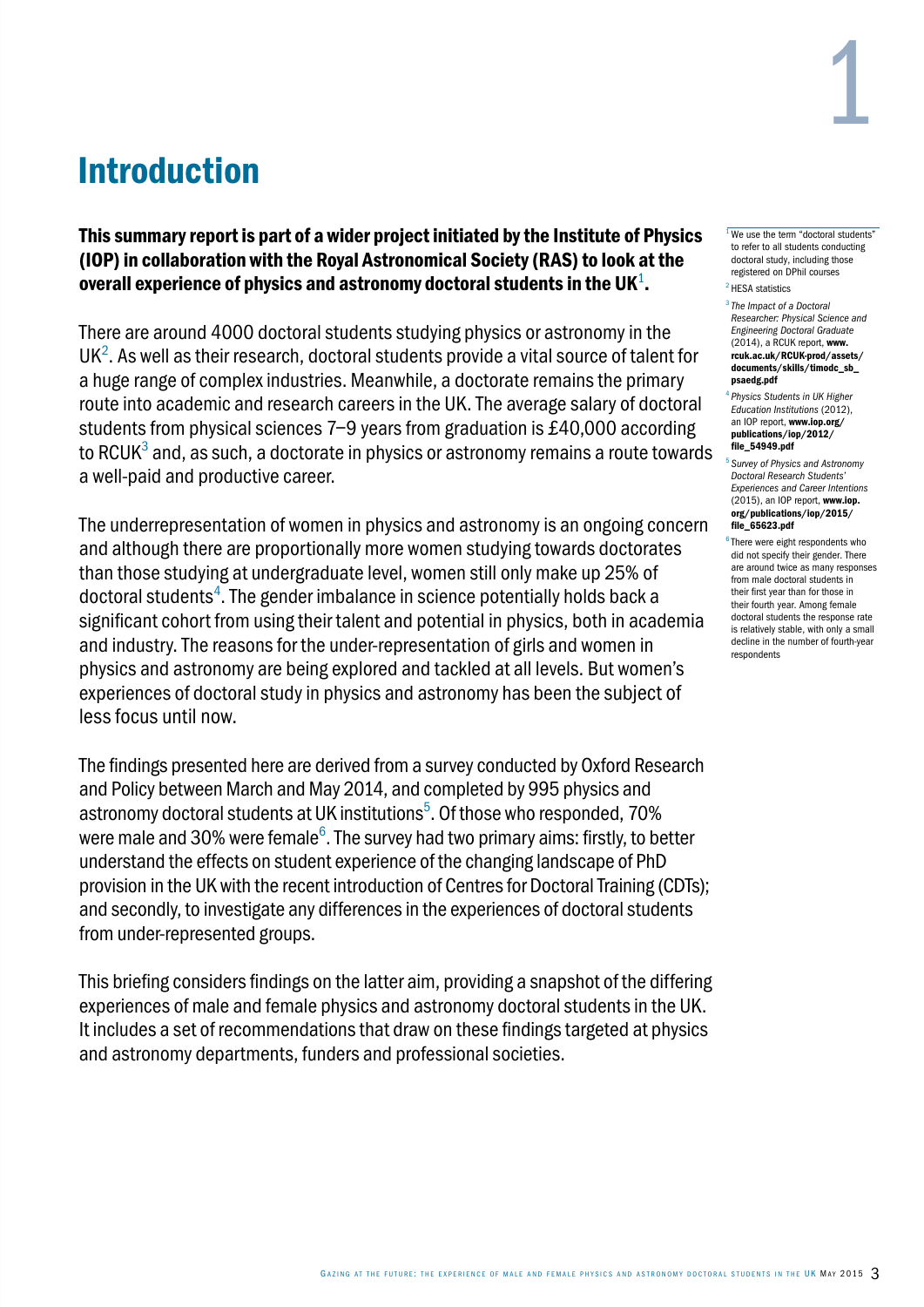$<sup>7</sup>$  In a number of cases, female</sup> doctoral students' level of satisfaction starts off at a similar level to male doctoral students in the first year but fall significantly over the course of their degree

# Key findings

#### 2.1. Overall experience of physics and astronomy PhD students

A clear majority of both male and female doctoral students in physics and astronomy report that they are happy with their doctorate; however, on average, female doctoral students rate the overall experience of their doctorate lower than their male peers. Female doctoral students also report far lower levels of satisfaction and across a number of substantive areas related to their doctorate<sup>7</sup>. For example, the proportion of female doctoral students who say they are happy with their doctorate is on average 7% lower than for male doctoral students, and there appears to be a drop in satisfaction over the course of their degree. Female doctoral students also report lower levels of

satisfaction with departmental culture, and are more likely to report a lack of diversity within departments.

#### 2.2. Departmental culture

There are noticeable differences in attitudes to diversity issues within departments between male and female doctoral students. While 73% of female doctoral students strongly agree or agree that there should be more female academics, only 52% of male doctoral students hold similar views. Similarly, 45% of female doctoral students and only 29% of male doctoral students agree that a more diverse mix of people and staff in their department would be beneficial. While 70% of male doctoral students agree there was a strong equality



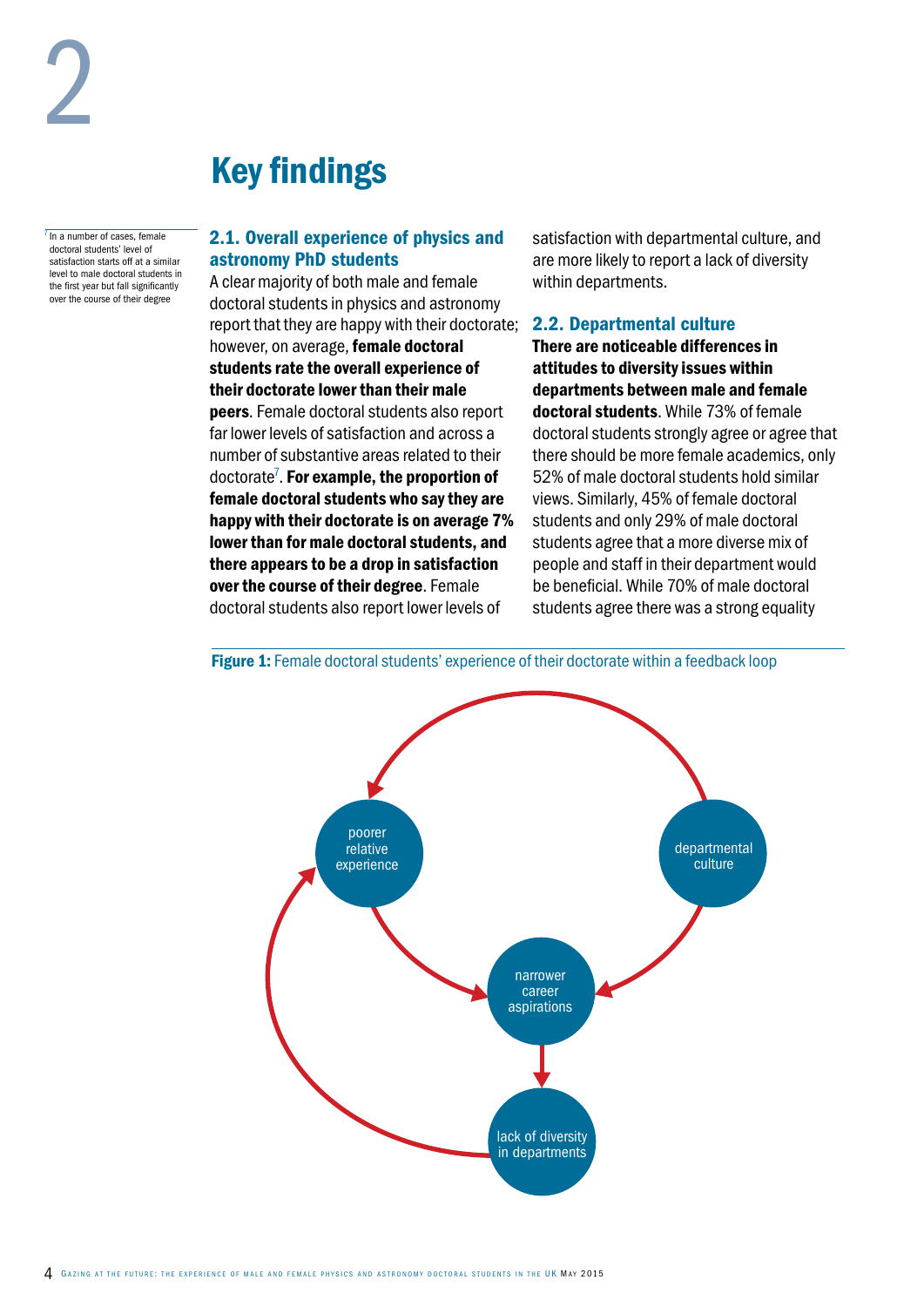### 2: Key findings

and diversity culture in their department, only 58% of female doctoral students do.

Female doctoral students' relationship with their main supervisor appears to deteriorate more over the course of their doctorate compared to their male peers.

Only 70% of female doctoral students in their fourth year rate their relationship as good or excellent compared to 93% in their first year of study. Among male doctoral students, the figures were 85% and 91% for fourth and first years respectively.

#### 2.3. Career paths

Despite reporting as much confidence in their technical, transferable and general skills as their male counterparts, only just over half (55%) of female doctoral students across all years of study agree that they would make good research scientists, with the proportion agreeing dropping to 46% in the third year. In contrast, male doctoral students remain consistently confident that they would make good research scientists throughout their doctorate, with 70% overall agreeing on average across all years of study.

There is a significant decline across the four years of a doctorate in female doctoral students' expectations of a research position, while male doctoral students' expectations

remain stable and relatively high compared to the number of positions available<sup>8</sup>. When asked if they envisage that they might have a university role in 3–5 years' time, in the first year, 78% of male doctoral students feel that this is likely compared to 65% in the fourth year of study. In contrast, 82% of female doctoral students in their first year share these expectations, falling to 48% in the fourth year.

As can be seen in **figure 1**, each of these aspects may have a relational effect on each other as part of a feedback loop. For female doctoral students, overall satisfaction with their doctorate declines more quickly than male doctoral students, while their confidence that they would make a good research scientists seems to fluctuate considerably across the years of their doctorate. Female students report fewer meetings with their supervisor as their PhD progresses and their expectations of a research position in the future decline. These changes in career expectations are likely to have an effect on the diversity of departments, as lower numbers of female doctoral students choose to pursue a career through academia. Finally, the lack of diversity within departments may have a negative impact on female doctoral students' overall experience.

<sup>8</sup> A Vitae study (*[What Do Researchers](www.vitae.ac.uk/impact-and-evaluation/what-do-researchers-do)  Do?* 2013, [www.vitae.ac.uk/](www.vitae.ac.uk/impact-and-evaluation/what-do-researchers-do) [impact-and-evaluation/what-do](www.vitae.ac.uk/impact-and-evaluation/what-do-researchers-do)researchers-do[\) finds that only](www.vitae.ac.uk/impact-and-evaluation/what-do-researchers-do)  [around 20% of doctoral students](www.vitae.ac.uk/impact-and-evaluation/what-do-researchers-do)  [from the physical sciences and](www.vitae.ac.uk/impact-and-evaluation/what-do-researchers-do)  [engineering are in positions as](www.vitae.ac.uk/impact-and-evaluation/what-do-researchers-do)  [researchers in higher education after](www.vitae.ac.uk/impact-and-evaluation/what-do-researchers-do) [3.5 years](www.vitae.ac.uk/impact-and-evaluation/what-do-researchers-do)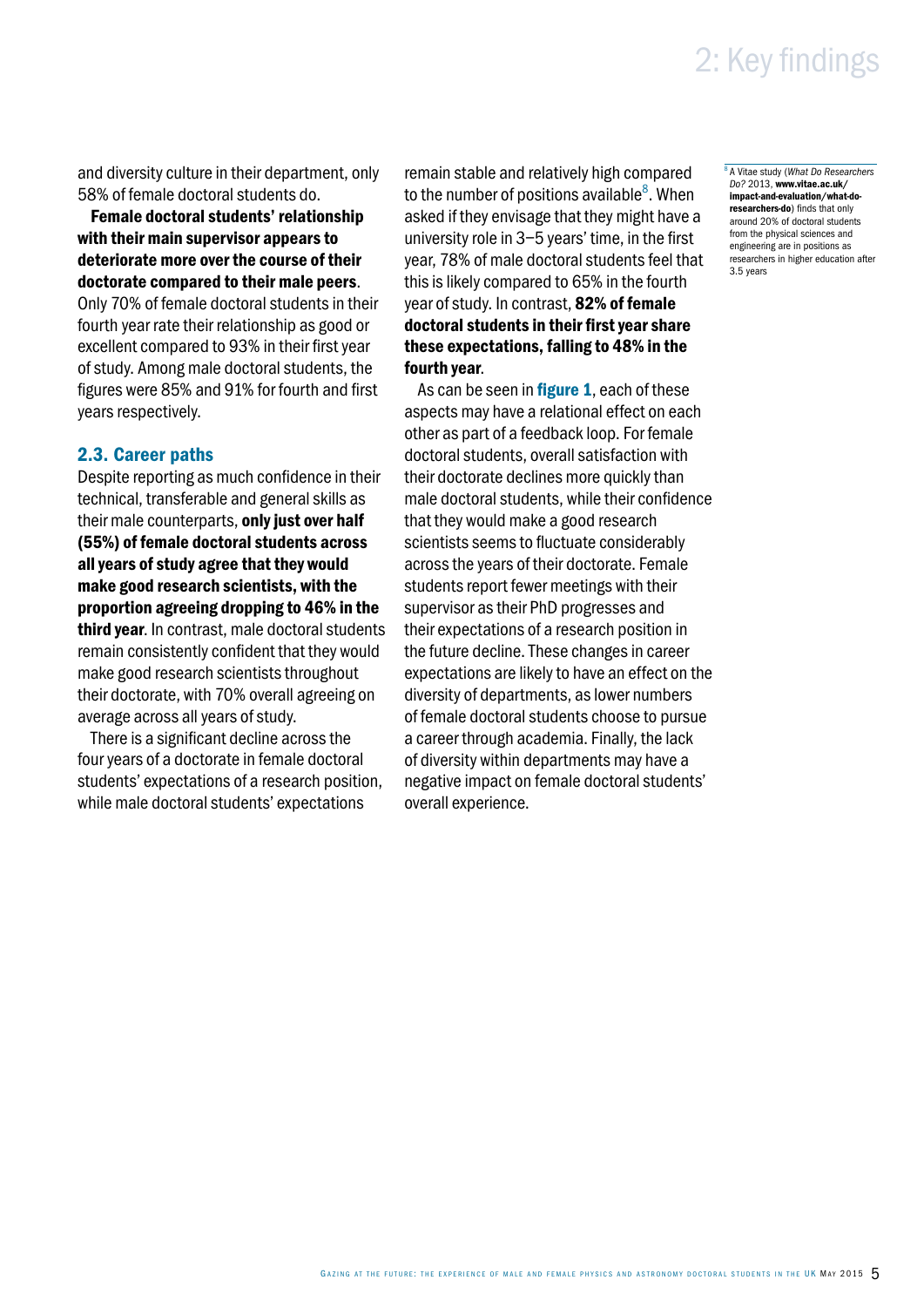### Key recommendations

#### Departments should:

- Work closely with equality and diversity/ Juno committees to provide training on unconscious bias for all staff and students, including highlighting its effects on diversity within departments.
- Scrutinise the support provided to doctoral students, particularly female doctoral students, to avert falling levels of satisfaction during PhDs, including regularly collecting feedback, involving students in departmental decision-making and working more closely with students to assess skills and career options; include doctoral students on equality and diversity/Juno committees.
- Provide closer monitoring of doctoral students' career intentions across their degrees through dedicated, continuous and consistent CPD; provide opportunities for female doctoral students to formally network with one another and women in science and academia.
- Develop mechanisms to ensure closer scrutiny of doctoral students' relationships with supervisors, take measures to ensure greater transparency in the level of support offered and ensure supervisors are proactive in identifying when support is needed.
- Improve the access to, and quality of, information on doctorates for applicants, as well as providing clarity on what students should expect in pursuing a PhD, particularly for those students entering a new institution.
- Explore ways to address the significant minority of doctoral students who report feeling socially isolated, by looking at ways to improve departmental cohesion and promotion of social activities.

#### Funders should:

- Explore ways to provide greater funding for courses to prepare doctoral students without a postgraduate master's qualification for the rigours of doctoral research.
- Work with departments and professional societies to explore ways of financing improved and impartial careers advice for doctoral students in order to improve the knowledge of, and aspirations towards, a range of relevant careers.

#### Professional societies should:

- Work with departments and funders to develop improved and coordinated impartial careers advice from undergraduate to PhD level to ensure students have access to the best possible information on their choices and to make more informed decisions.
- Work closely with Juno/equality and diversity committees to assess the needs of female doctoral students and provide dedicated support, such as mentoring, networking sessions (both within and between departments and elsewhere) and bespoke careers advice to improve satisfaction and widen career aspirations.
- Support departments and Juno/equality and diversity committees with guidance and resources to aid the provision of unconscious bias training.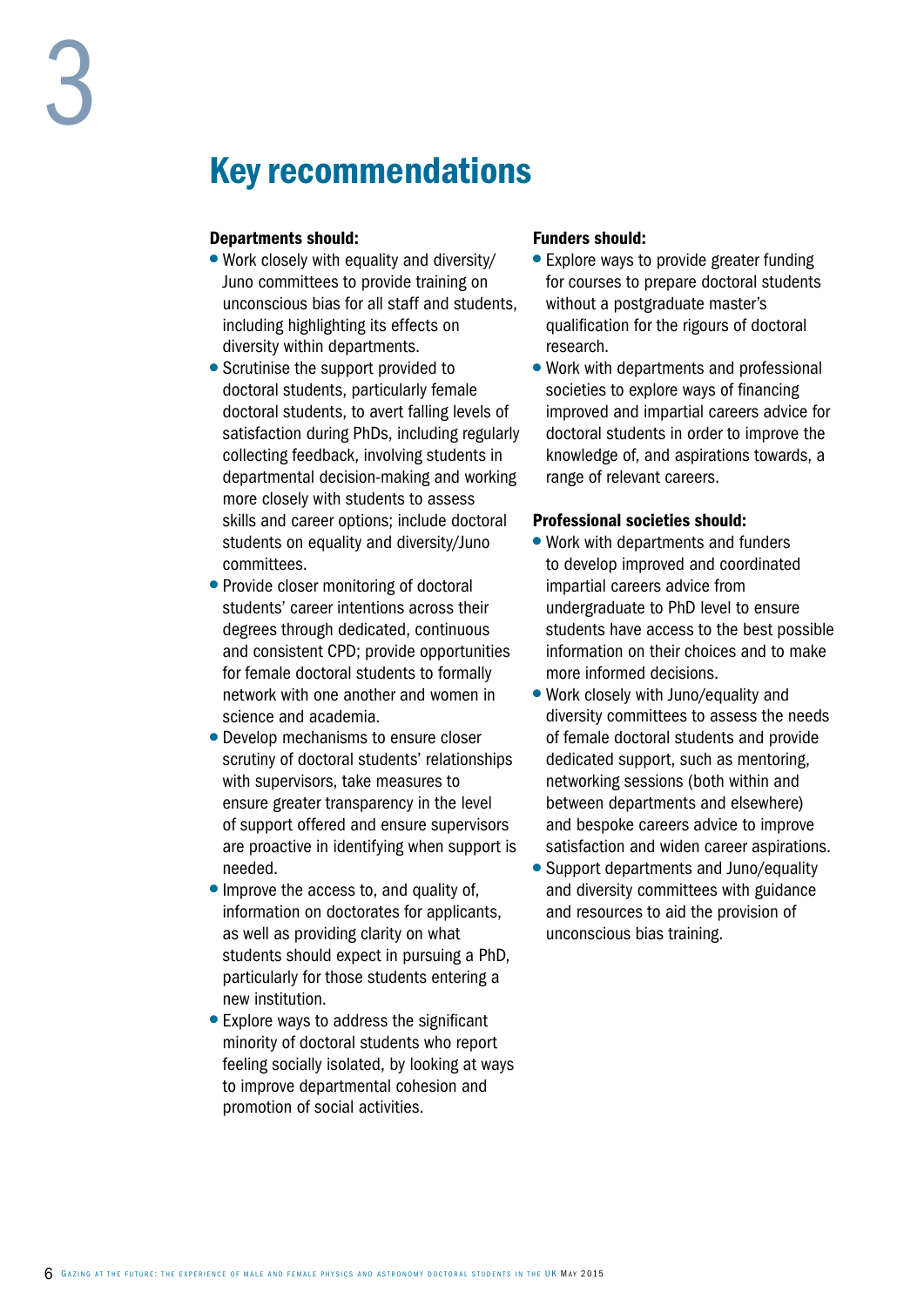#### 4.1. Candidates' background

The survey results show a clear difference between male and female doctoral students with regards to their prior work experience. While 42% of male doctoral students gained experience via a work placement as part of their previous degree, only 29% of female doctoral students did. However, 84% of female doctoral students completed an internship prior to their doctorate, compared to 68% of male doctoral students.

The survey also reports that British female doctoral students are more likely than male doctoral students to be studying at a different institution from where they studied for their first degree. While a majority of male doctoral students studying astronomy also record that they are studying in a different institution, it is not clear why proportionately more females move. A majority of male doctoral students studying astronomy also record that they are studying in a different institution. This may be as a result of there being fewer institutions in which a doctorate in astronomy can be pursued, forcing students to move institution. This survey also finds that astronomy students are more likely to make a decision on moving to an institution based on its reputation in their field, leading them to explore different institutions.

#### 4.2. Choosing and applying for a PhD

Doctoral students' motivations for undertaking a PhD are relatively consistent across physics and astronomy and across genders, with over 60% selecting "Because I love my subject and wanted to learn more" as either their main or secondary motivation. Astronomers are more likely than physicists to be motivated by the reputation of the institution or research group than physicists, and far higher proportions of female astronomers chose their doctorate

due to a perceived aptitude than female physicists.

The vast majority of students received funding for their PhDs. Among those reporting having received funding, female doctoral students were much more likely to receive combined sources of funding, in particular UK Research Council (including CASE awards) or department funding combined with another source. No British female doctoral student received solely industrial funding to cover all the PhD costs, compared to 4% of male doctoral students.

There is more parity between the reported funding levels of males and females in non-CDTs than CDTs and the range of funding received by male CDT members is wider both at the higher and lower ends of the scale. The fact that there are larger gender pay differences in CDTs compared to non-CDTs may be concerning and may warrant further investigation.

Almost half of doctoral students feel that there were ways in which they could have been better prepared for their doctorate, but consistently higher proportions of female doctoral students report that they could have benefited from further training in preparation. While a majority of each gender agree that they were prepared, 25% of female doctoral students either disagree or strongly disagree that they felt prepared from their previous studies and experience to pursue independent research, compared to 14% of male doctoral students. Nearly 50% of those students that did not possess a postgraduate master's qualification agree that a funded master's course would have helped them prepare for independent research and that a short research taster course would have helped, with slightly higher proportions of female doctoral students agreeing with this.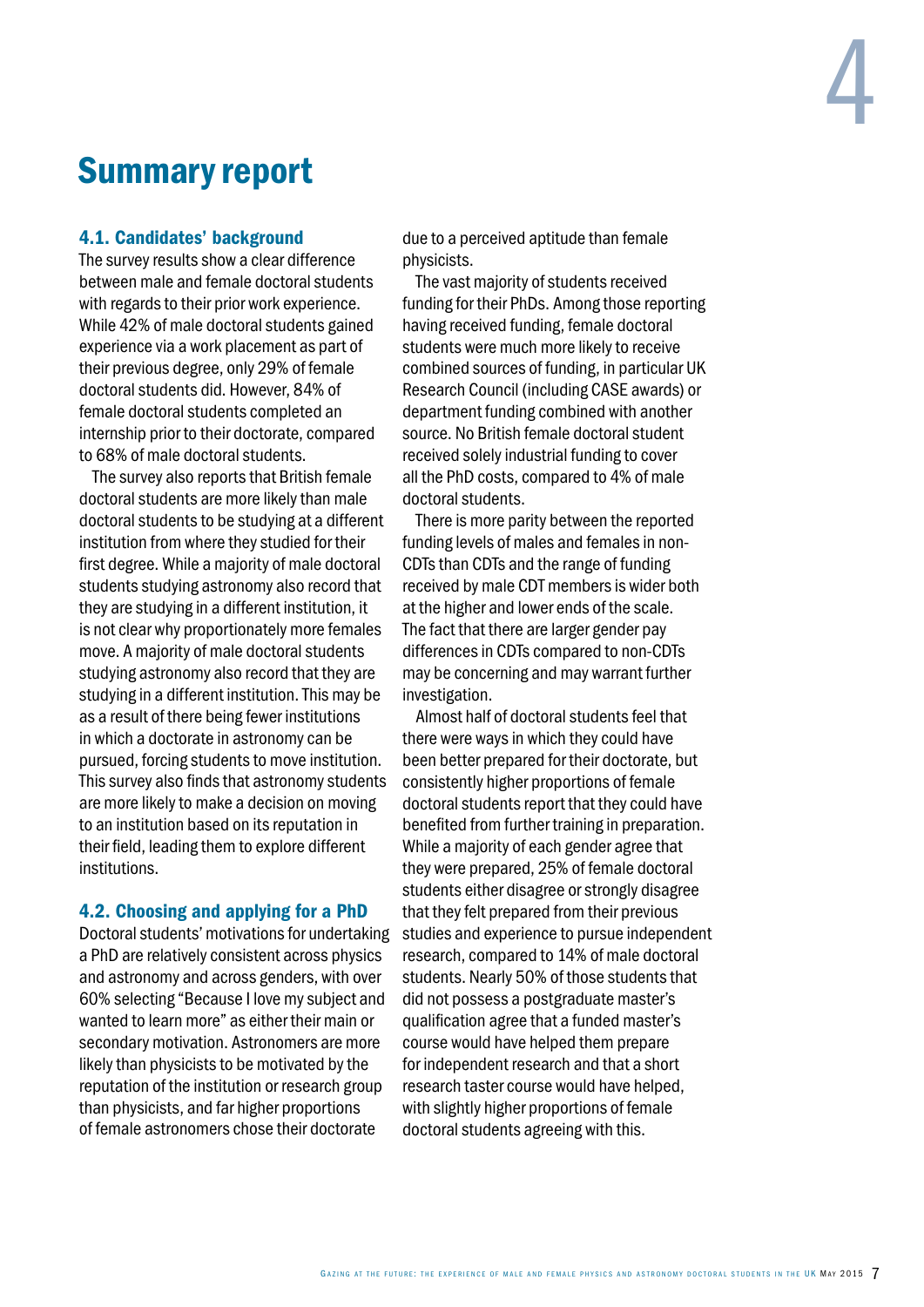<sup>9</sup> Project Juno is a scheme run by the IOP which aims to recognise and reward departments that can demonstrate they have taken action to address the under-representation of women in university physics and to encourage better practice for both women and men. A university Juno committee will be standing committee that oversees the scheme

#### 4.3. Experience whilst undertaking a PhD

Consistently, both in terms of their overall experience of their PhD and through their experience of individual areas, female doctoral students express lower levels of satisfaction in the progress of their PhD. While some of the proportional differences between male and female doctoral students are small, they exist as part of a recurring theme in the data (see table 1).

There is also an observed drop in satisfaction on the part of female doctoral students compared to male doctoral students in a number of measures across the years of a degree (such as question *d* in table 1). However, although this drop is replicated in the responses to a number of questions, it is not clear whether is statistically significant.

While a majority of doctoral students rate their relationship with their main supervisor as excellent or good overall, students do on average rate their relationship lower as the year of study increases. In particular, female doctoral students' rating of their relationship with their main supervisor drops significantly compared to male doctoral students, with 70% of female students in their fourth year rating their relationship as good or excellent compared to 93% in their first year of study. For male doctoral students, the comparative figures are 85% and 91%, respectively.

Overall, 57% of male and 49% of female doctoral students report having prearranged meetings with their supervisor. It is notable that the proportion of female doctoral students reporting having prearranged meetings with their supervisor falls from 60% in their first year of study to 42% in their third and fourth years, while the proportion of male doctoral students reporting having prearranged meetings only falls slightly between their first and fourth years. The survey finds a correlation between the likelihood that a student will describe having a positive relationship with their supervisor and having prearranged meetings, and this latter finding may explain the lower proportions of female doctoral students

satisfied with their relationship with their supervisor.

#### 4.4. Departmental culture

A significant minority of both genders report having felt socially isolated during their doctorate. 30% of female and 25% of male doctoral students. This finding may be of concern to departments and suggests that they need to do more to integrate students and promote more social opportunities.

Larger proportions of female doctoral students confirm that there is doctoral student representation on their departments' equality and diversity or Juno committee<sup>9</sup>, but a majority express a lack of knowledge – 60% of doctoral female students and 67% of male doctoral students respectively. While the majority of both male and female doctoral students agree that they have been treated as an equal by their fellow students, lower proportions of female doctoral students agree, 83% against 93% for male doctoral students.

Questions surrounding attitudes to diversity within departments overall find a larger disparity between male and female doctoral students. For example, 52% of male doctoral students and 73% of female doctoral students strongly agree or agree that there should be more female academics in their department (see figure 2).

It is perhaps not surprising to find such a large difference between the responses of male and female doctoral students, and

Table 1: Selected responses to questions relating to satisfaction by gender

| <b>Question</b>                                               | Male % | Female % |
|---------------------------------------------------------------|--------|----------|
| a Doctorate met expectations                                  | 68     | 58       |
| b Pleased with the decision to do a<br>doctorate              | 86     | 83       |
| c There is little that can be<br>improved about the doctorate | 43     | 40       |
| d Happy with the way that the<br>doctorate is going           | 72     | 65       |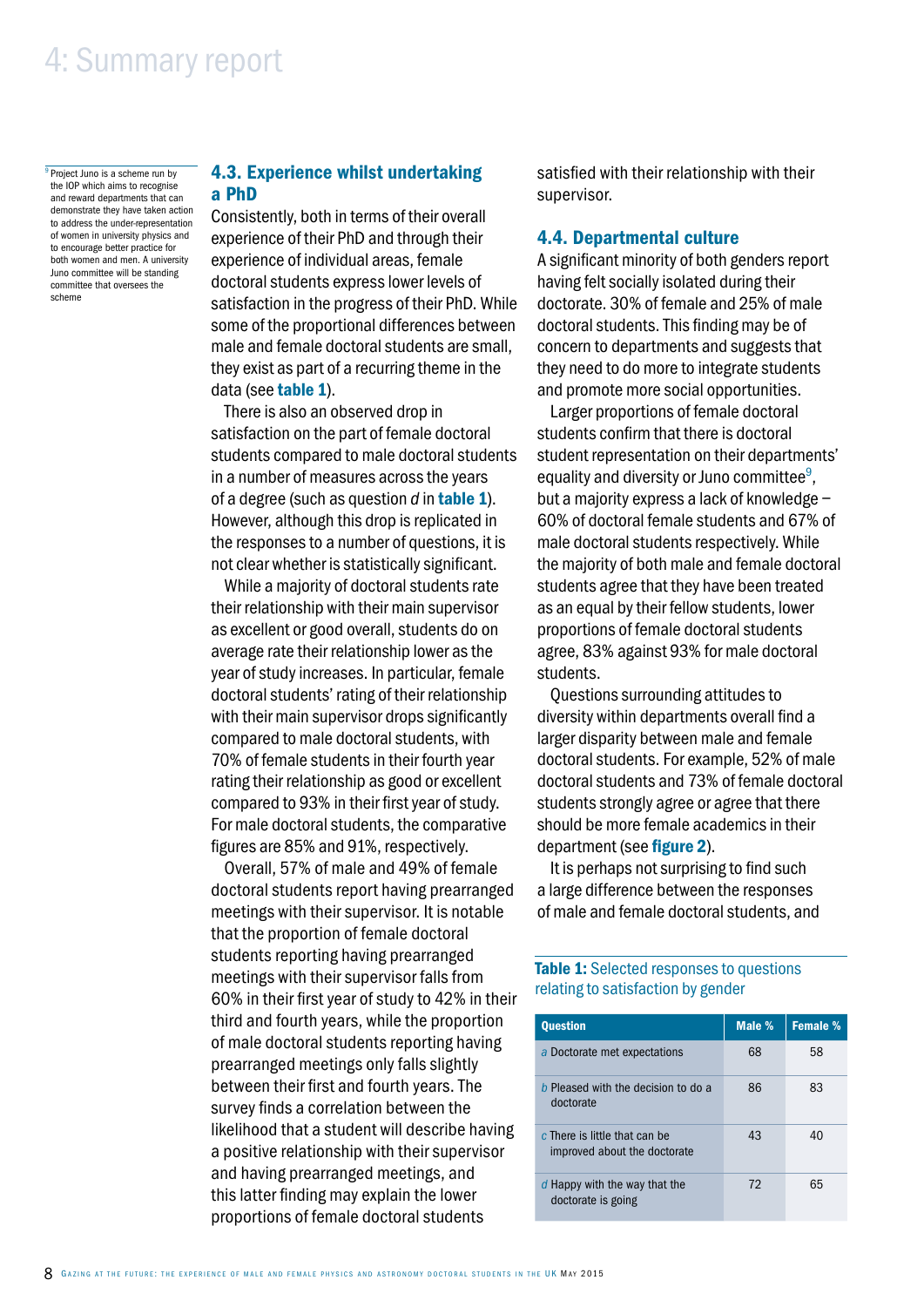[file\\_53617.pdf](www.iop.org/publications/iop/2012/file_53617.pdf)

<sup>10</sup> *[Academic Physics Staff in UK](www.iop.org/publications/iop/2012/file_53617.pdf)  [Higher Education Institutions](www.iop.org/publications/iop/2012/file_53617.pdf)* [\(2012\), an IOP report,](www.iop.org/publications/iop/2012/file_53617.pdf) www.iop. [org/publications/iop/2012/](www.iop.org/publications/iop/2012/file_53617.pdf)



Figure 2: How strongly respondents agree with the statement, "I feel that there should be more

Figure 3: How strongly respondents agree with the statement, "I feel confident that I would make a good research scientist", by gender



female doctoral students are perhaps more likely to be aware of the gender imbalance in physics/astronomy academic staff and consequently hold stronger opinions.

Respondents were also asked how strongly they agree that their department would benefit from greater diversity in staff and people, with which 45% of female doctoral students and 29% of male doctoral students agree. Large proportions, 49% of male and 37% of female doctoral students, neither agree nor disagree. Conversely, 70% of male doctoral students agree there was a strong equality and diversity culture in their department against only 58% of female doctoral students.

While a majority agree, a significant minority of female doctoral students, 22%, feel that they are not being provided with good role models during their studies. There is an ongoing issue with the underrepresentation of women in lecturer and senior academic positions, with women for example making up

just one in five lecturers<sup>10</sup>. This is likely to be a major underlying cause of the higher levels of female doctoral students not finding good role models throughout their studies.

#### 4.5. Careers

In contrast to the pattern of lower overall satisfaction among female doctoral students, when asked whether they are gaining transferable skills, 84% of female doctoral students compared to 80% of male doctoral students agree or strongly agree. Similar majorities of respondents of both genders also agree that they possess the majority of technical and general skills that are often looked for by employers.

However, when asked whether they felt they would make good research scientists, just 55% of female doctoral students agree, compared to 70% of male doctoral students (see figure 3).

Respondents were also asked what effect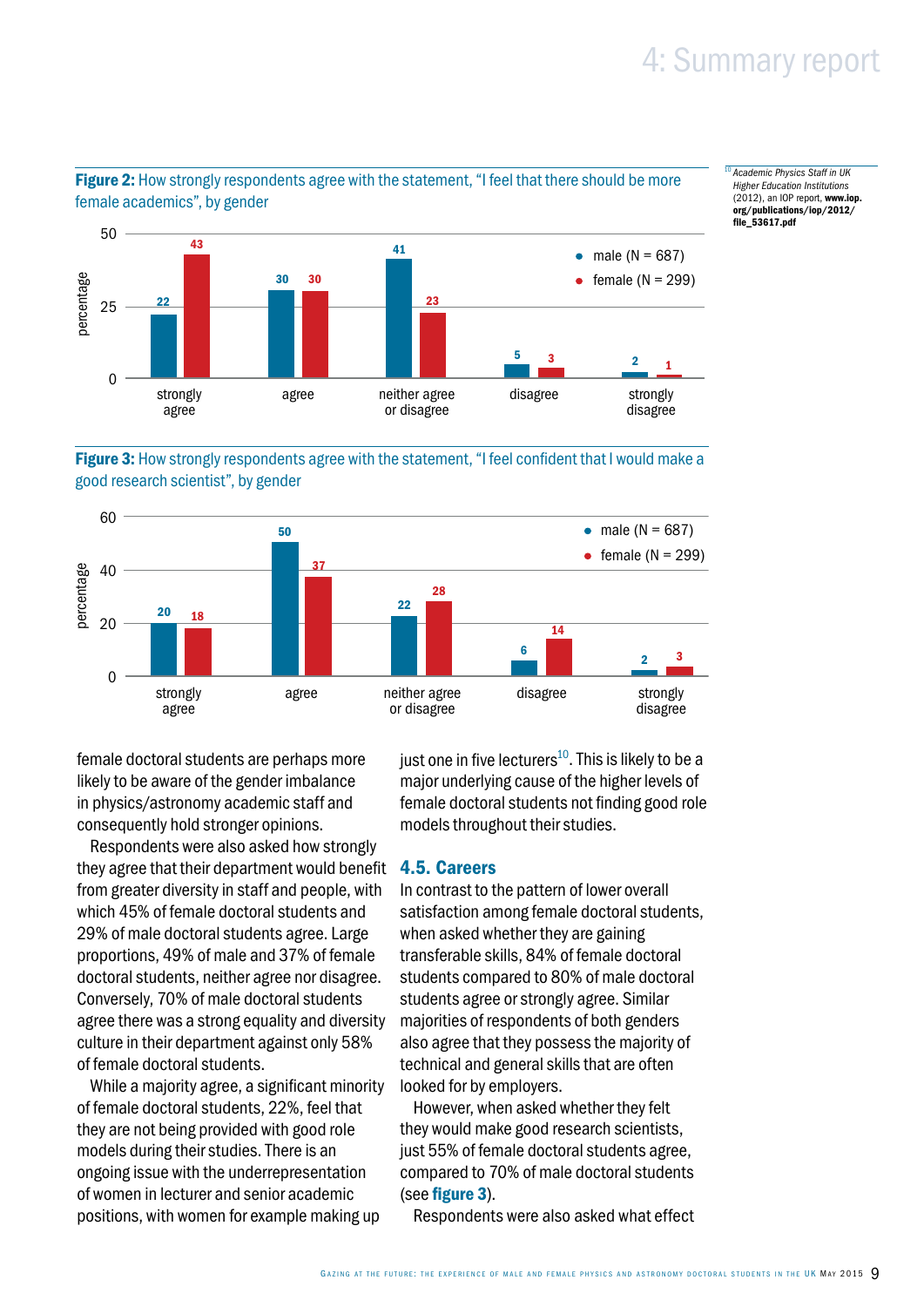$\frac{11}{11}$  Similarly, respondents who had not already accepted a job or training offer were asked whether they intended to seek employment as a research scientist, or undertake further study related to research. While the proportion of male doctoral students indicating a positive response increases slightly from 59% in the first year to 64% in the fourth year, the proportion of female doctoral students falls from 58% on the first year to 43% in the fourth year

their experience as a physics or astronomy student has had on their career intentions (figure 4). The data suggest that as length of study increases the proportions of both male and female doctoral students with "doubts about" or "definitely not wanting" to pursue a career in science (in areas related to either physics or astronomy) increases. Overall, female doctoral students report being more likely than male doctoral students to have doubts about, or definitely don't want to, pursue a career in science – 45% and 34%, respectively. Students of both genders report similar intentions in their first year. However, while the proportion of male doctoral students more intent on a career in science falls a little, from 53% in the first year to 45% in the fourth year, the proportion of female doctoral students falls from 53% in the first year to 30% in the fourth year. By their third and fourth years of study, 57% of female doctoral students have doubts or do not want to pursue a career in science compared to 38% of male doctoral students in the third

career intentions by year of study and gender

and 47% in the fourth year<sup>11</sup>.

These findings present somewhat of a contradiction. While similar proportions of both male and female doctoral students believe they possess the right transferable, general and technical skills for employers, significantly fewer female doctoral students see themselves as being well suited for academia, and are also more likely to be put off from a career in science. That studying towards a doctorate has a negative effect on both male and female doctoral students' satisfaction with science and academia is not in itself surprising; students face new challenges and have more time to question their skills and their work across the four years of a doctorate. But the differences between male and female doctoral students are particularly pronounced.

Respondents were also asked about which types of roles they expected they would be in both 3–5 and 6–10 years from graduation. In 3–5 years, relatively similar proportions of male and female doctoral students overall



Figure 4: The effect of respondents' experiences as physics/astronomy doctoral students on

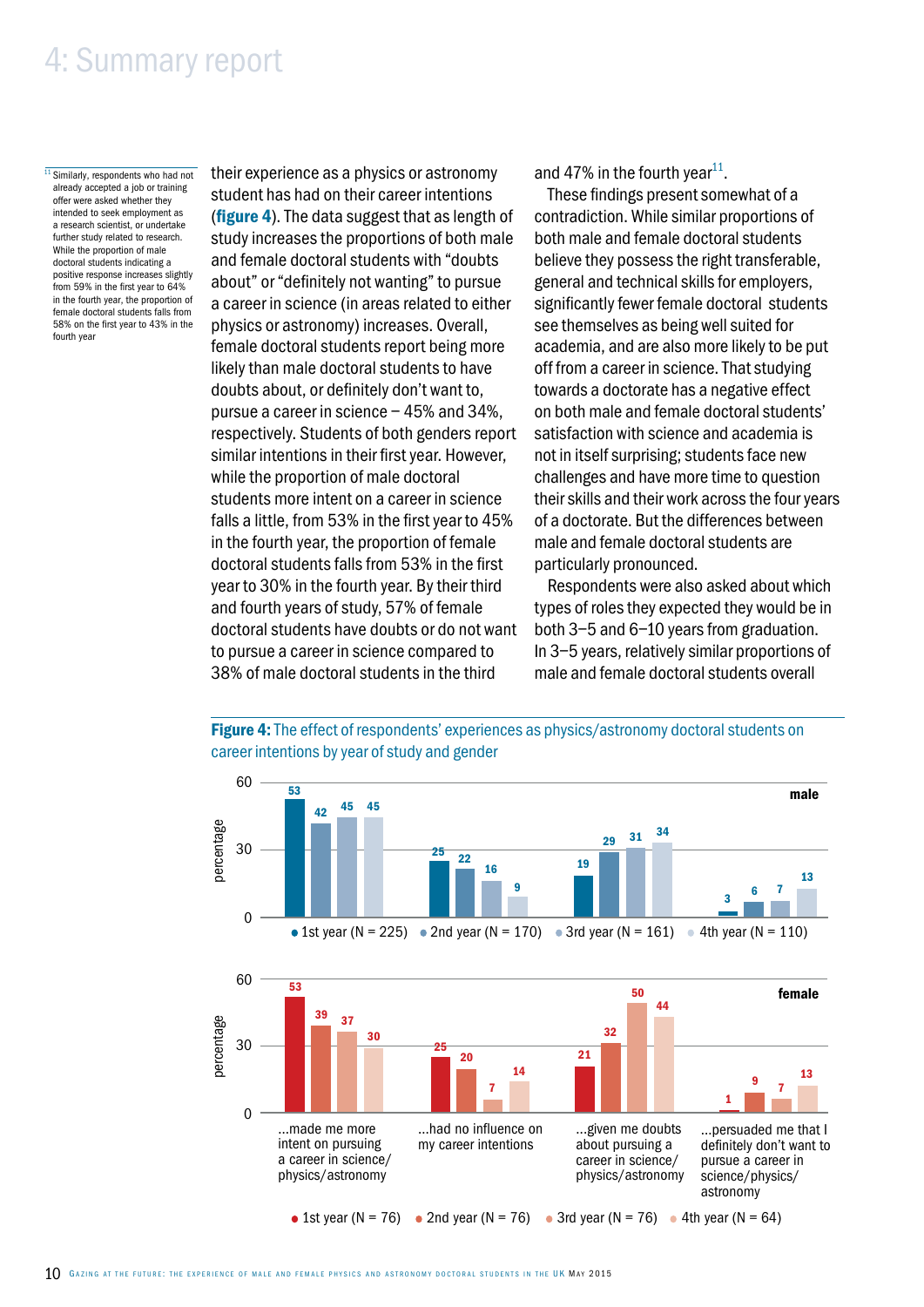Table 2: Percentage of respondents specifying selected roles they believe they are most likely to be doing in 3–5 years' time, by gender and year of study

|                                                    | <b>Male</b> |        |                   | Female |        |                   |        |        |
|----------------------------------------------------|-------------|--------|-------------------|--------|--------|-------------------|--------|--------|
|                                                    | Year 1      | Year 2 | Year <sub>3</sub> | Year 4 | Year 1 | Year <sub>2</sub> | Year 3 | Year 4 |
| Postdoc/research assistant                         | 76%         | 66%    | 69%               | 61%    | 76%    | 64%               | 59%    | 45%    |
| Scientist: industry/commerce (including start-ups) | 31%         | 32%    | 30%               | 27%    | 24%    | 24%               | 38%    | 13%    |
| Academic                                           | 18%         | 12%    | 13%               | 21%    | 16%    | 11%               | 9%     | 13%    |
| Scientist: public sector                           | 5%          | 12%    | 9%                | 8%     | 12%    | 13%               | 11%    | 14%    |
| <b>Teacher</b>                                     | 6%          | 6%     | 3%                | 11%    | 5%     | 11%               | 11%    | 17%    |
| <b>Total respondents</b>                           | 225         | 170    | 161               | 110    | 76     | 75                | 76     | 64     |

across all four years of study see themselves in a research career. However, this masks a drastic narrowing in the expected range of careers of female doctoral across the years of their doctorate (see **table 2**). Male doctoral students' confidence in a research career remains resilient. Considering those individuals who envisage that they might have a role in a university either as an academic and/or a postdoctoral researcher, in the first year, 78% of male doctoral students feel that this is likely compared to 65% in the fourth year of study. In contrast, 82% of female doctoral students in their first year feel that they are likely to have a university role in 3–5 years' time, falling to 48% in the fourth year.

These findings are reinforced in response to the question of expected roles in 6–10 years' time. By their third and fourth years of study, around 1 in 5 male students envisage being a postdoctoral researcher in 6–10 years' time compared to around 1 in 10 female students $12$ .

#### 4.5.1. Discussion: A vicious circle?

Exploring and addressing the reasons behind the divergence in career expectations between male and female doctoral students is vital. Female students clearly see themselves as having the right skills to enter academia, research and careers in science, yet higher proportions question their ability and are put off from such careers, while they are also less likely to see themselves in a research position.

This results in women feeling that their career options are being limited and a substantial number of talented people are being withheld from certain sectors.

Certainly, female doctoral students' less satisfactory experience could contribute to this narrowing of career expectations in any of three ways: one of them unconscious and two of them conscious. Firstly, their experience, combined with a status quo in which women are vastly underrepresented, may serve to reduce their perceived expectation of an academic or research career. Secondly, this perception, while accurate, may itself become a self-fulfilling prophecy by actively affecting the career decisions that they make. Thirdly, their doctoral experience may simply put them off, making them less likely to want a career in research and academia.

Unconscious bias may also be contributing to the lower level of representation of women within academic professions in the first place and may also be reinforcing the expectations and career paths, perhaps in students and within careers advice, of successive generations. As they choose to go into the roles in which they see others, they may then gravitate more towards positions outside of academia. The end result is less representation of women in academia and in research roles, which, completing a vicious circle, then reinforces itself by lowering female students' expectations of such a career and the perception of a lack of role

Respondents were allowed to specify one or two roles. 273 specified a single role and 723 specified two roles (abridged table)

 $12$  It is also worth noting the proportions of male and female doctoral students indicating choices outside the top four (academic, industrial scientist, postdoctoral researcher and public sector scientist – all clearly roles as scientists). While little difference is observed in the short term, in the longer term, 47% of male students in their third and fourth years select roles outside the top four compared with 65% of female students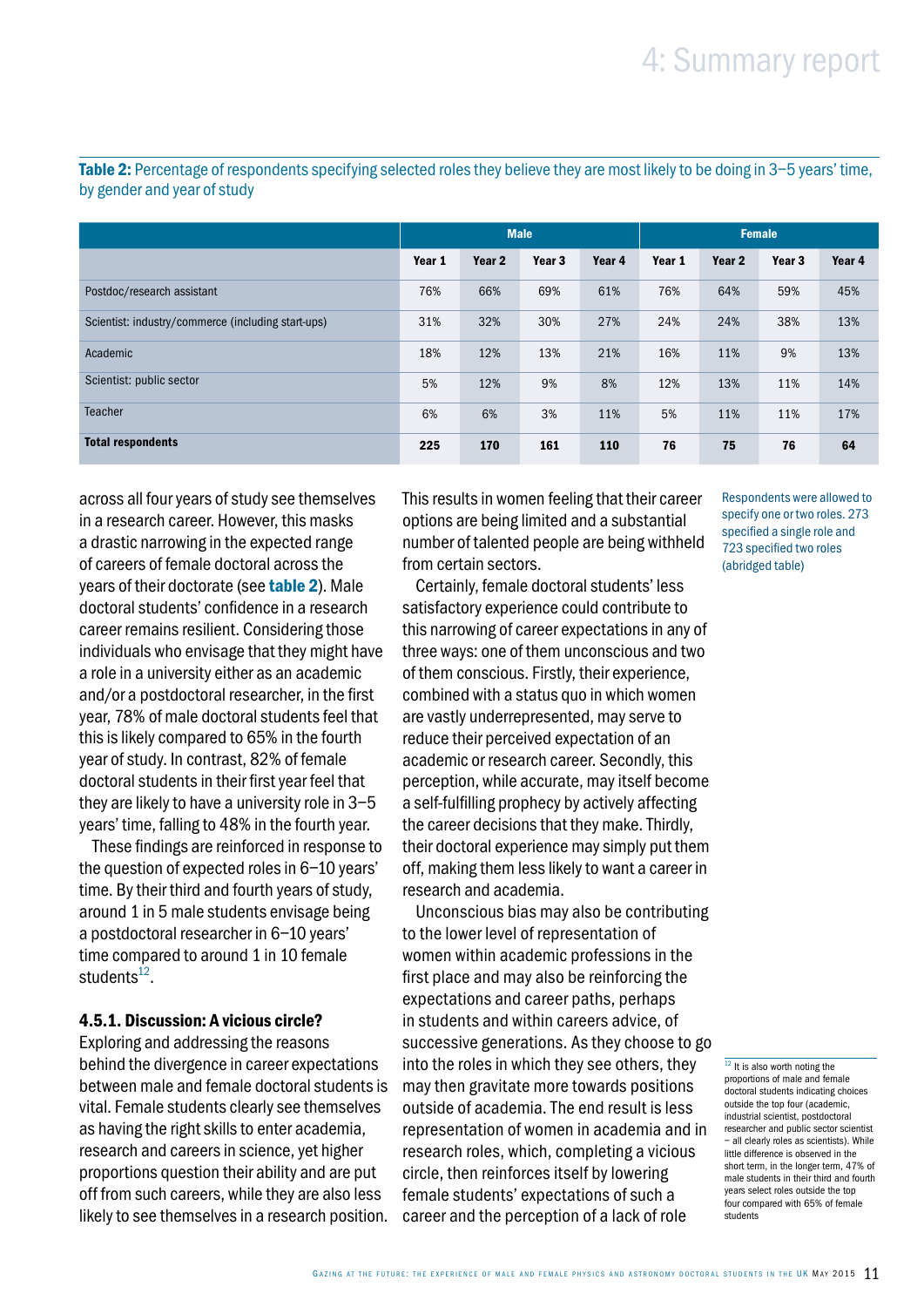models on the part of some.

Additional questions show that similar proportions of both genders believe that they have a good knowledge of careers within academia. However, female students judge the quality of careers advice they received from both their university careers service and their supervisor as lower than their male peers. That they assess their skills as on par with their male colleagues, but are less likely to see themselves in a research career, in academia, or in science, cannot just be as a result of

their lower levels of satisfaction with their doctorate. Lower levels of confidence in being good potential research scientists suggests that there is an issue with confidence relating to careers, and that the career needs of female students are not being met by the existing careers provision.

It is clear that the career decisions of male and female doctoral students are neither being made on a level playing field, nor from shared experiences.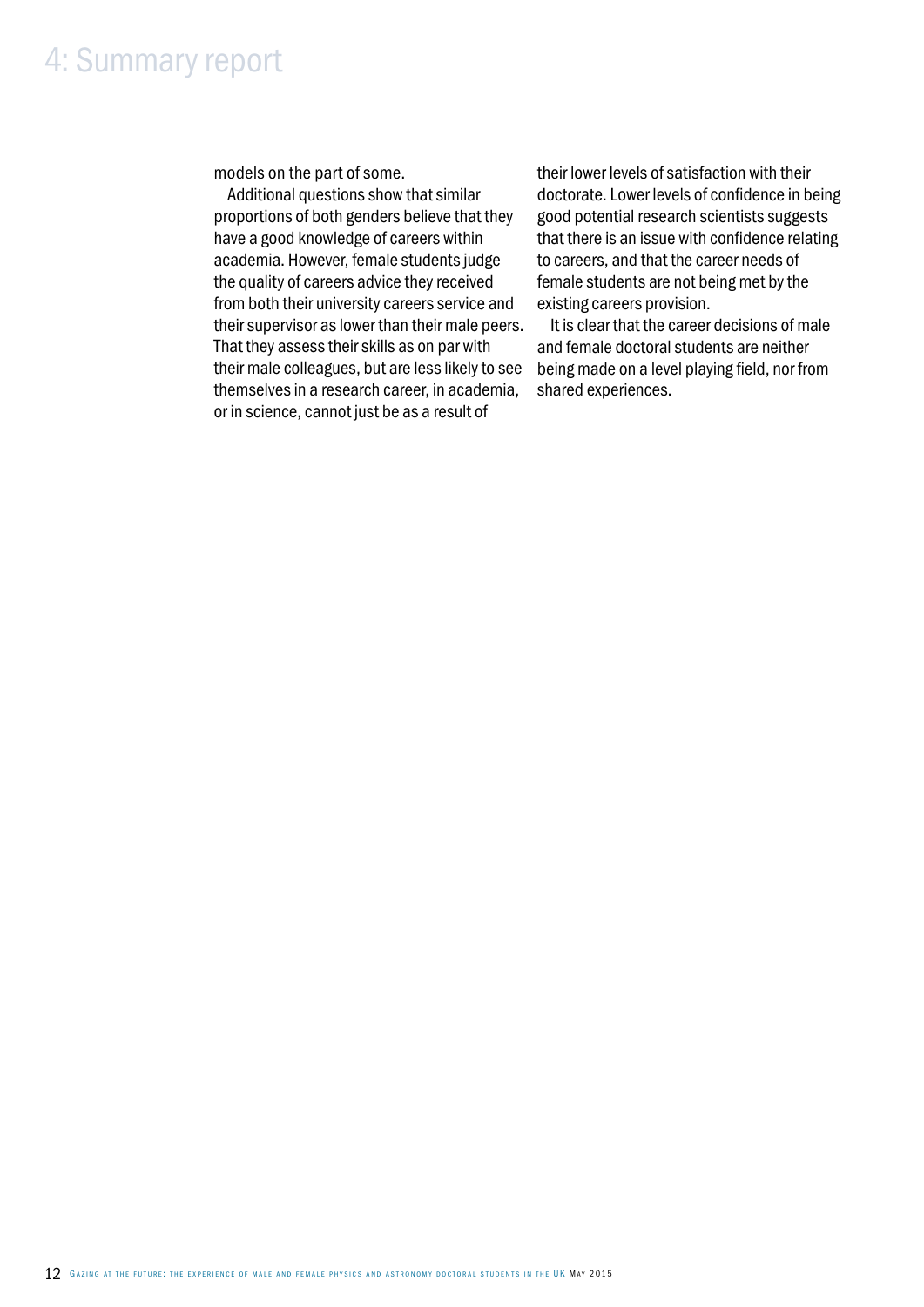# Further reading

*[It's Different for Girls: The influence of schools](www.iop.org/education/teacher/support/girls_physics/file_58196.pdf)* (2012) [An IOP report](www.iop.org/education/teacher/support/girls_physics/file_58196.pdf) [www.iop.org/education/teacher/support/girls\\_physics/file\\_58196.pdf](www.iop.org/education/teacher/support/girls_physics/file_58196.pdf)

*[Closing Doors: Exploring gender and subject choice in schools](www.iop.org/publications/iop/2013/file_62083.pdf)* (2013) [An IOP report](www.iop.org/publications/iop/2013/file_62083.pdf) [www.iop.org/publications/iop/2013/file\\_62083.pdf](www.iop.org/publications/iop/2013/file_62083.pdf)

*[Evaluation of Project Juno](www.iop.org/policy/diversity/initiatives/juno/juno-evaluation/file_62014.pdf)* (2013) [An IOP report](www.iop.org/policy/diversity/initiatives/juno/juno-evaluation/file_62014.pdf) [www.iop.org/policy/diversity/initiatives/juno/juno-evaluation/file\\_62014.pdf](www.iop.org/policy/diversity/initiatives/juno/juno-evaluation/file_62014.pdf)

*[Opportunities from Physics: Interventions in a multi-ethnic school to increase post-16](www.iop.org/publications/iop/2014/file_63749.pdf)  [participation](www.iop.org/publications/iop/2014/file_63749.pdf)* (2014) [An IOP report](www.iop.org/publications/iop/2014/file_63749.pdf) [www.iop.org/publications/iop/2014/file\\_63749.pdf](www.iop.org/publications/iop/2014/file_63749.pdf)

5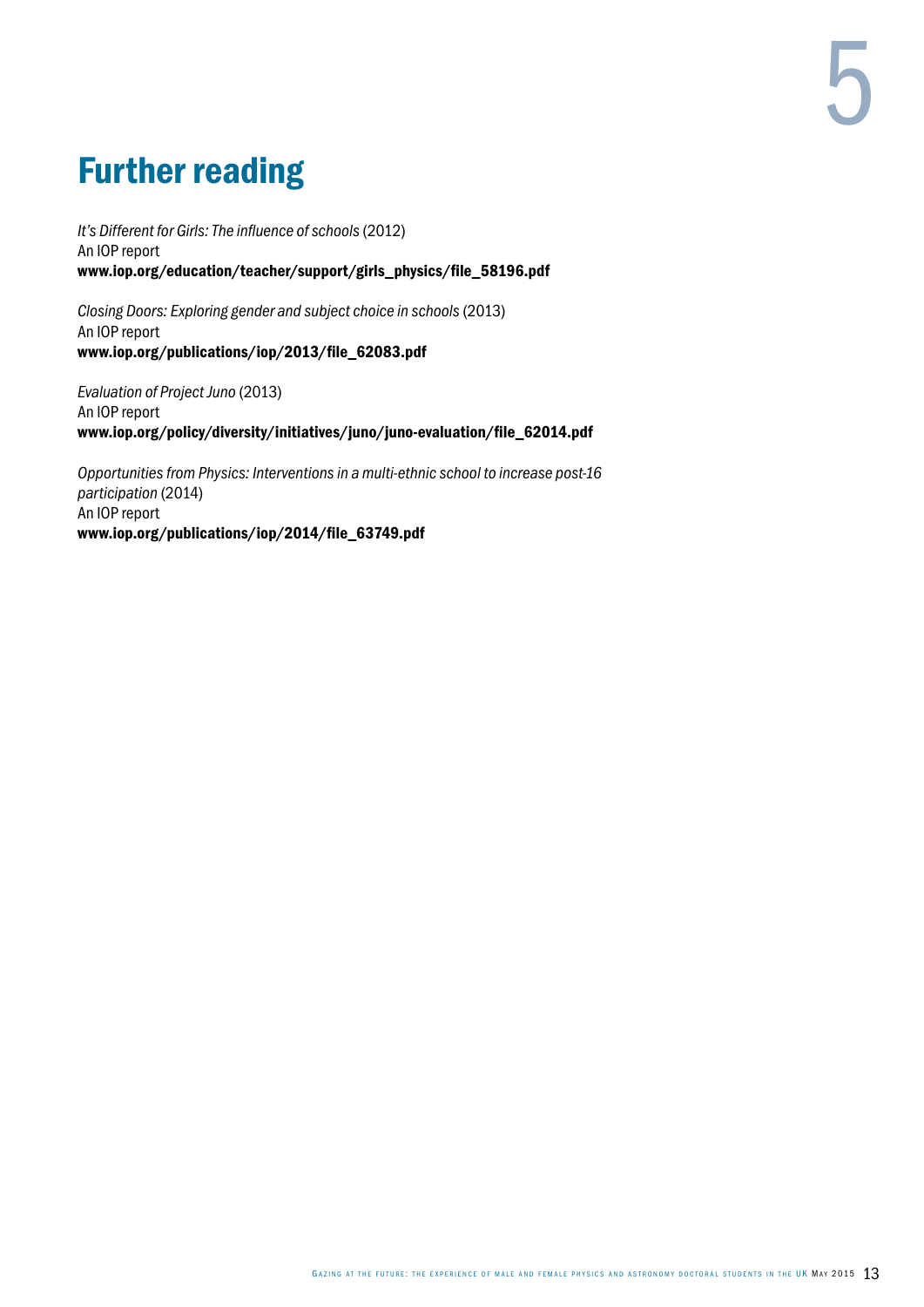# **NOTES**